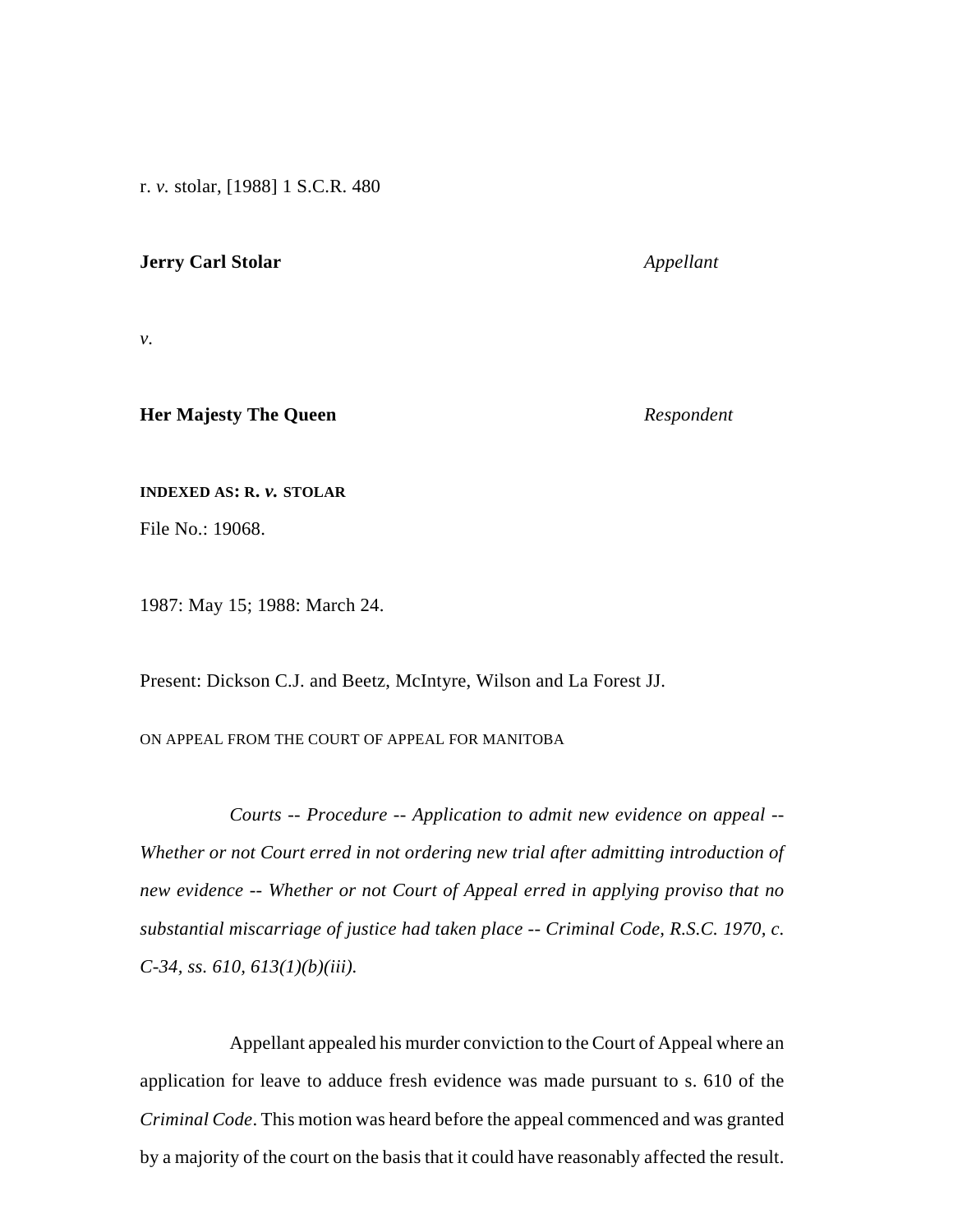The court then heard the appeal and later dismissed it by a differently constituted majority who concluded that the fresh evidence was of little consequence. At issue here are: (1) whether or not the Court of Appeal erred in law in not ordering a new trial once it had permitted the introduction of the fresh evidence on appeal and (2) whether or not the Court of Appeal erred in applying the provisions of s. 613(1)(*b*)(iii) of the *Criminal Code* in these circumstances.

*Held*: The appeal should be allowed.

The condition for the application of s.  $613(1)(b)(iii)$  did not arise here because no error was shown in the trial.

The law relating to the bringing of fresh evidence when an appeal is taken is settled: that evidence must reasonably have been able to affect the result. When an application is made to the Court of Appeal for the admission of fresh evidence, the motion should be heard and, if not dismissed, judgment should be reserved and the appeal heard. The Court can then consider the question of the fresh evidence in light of the background of the case and of the other evidence. The following alternatives are then available: (1) dismiss the application and dispose of the appeal; (2) admit the evidence as conclusive of the issues and dispose of the matter immediately; (3) admit evidence that may have sufficient probative force, if accepted by the trier of fact, to alter the result at trial and direct a new trial. The third alternative should be adopted here: the Court cannot admit the evidence on the basis that it might reasonably affect the result and then conclude that the evidence did not have that effect.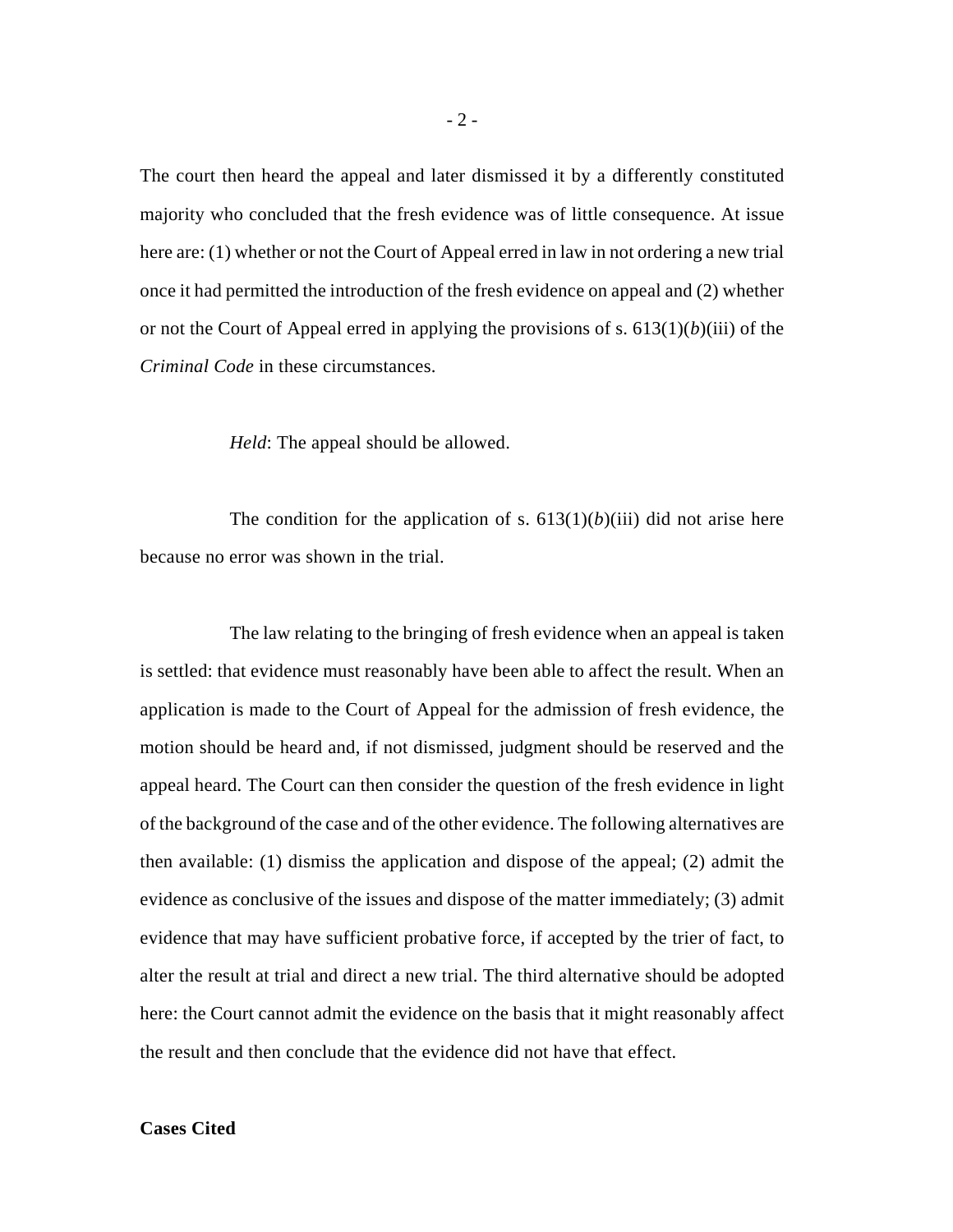**Applied**: *McMartin v. The Queen*, [1964] S.C.R. 484; *Palmer and Palmer v. The Queen*, [1980] 1 S.C.R. 759; **considered:** *R. v. Buckle* (1949), 94 C.C.C. 84; *R. v. Feeny* (1946), 86 C.C.C. 429; *R. v. Kissick* (1951), 100 C.C.C. 130, aff'd *Kissick v. The King*, [1952] 1 S.C.R. 343; *R. v. Huluszkiw* (1962), 37 C.R. 386; **referred to:** *R. v. Lakatos* (1961), 129 C.C.C. 387; *R. v. Boles* (1984), 57 A.R. 232; *R. v. Flower*, [1966] 1 Q.B. 146.

#### **Statutes and Regulations Cited**

*Criminal Code*, R.S.C. 1970, c. C-34, ss. 610, 613(1)(*b*)(iii). *Opium and Narcotic Drug Act, 1929*, S.C. 1929, c. 49.

APPEAL from a judgment of the Manitoba Court of Appeal (1984), 30 Man. R. (2d) 81, dismissing an appeal from a conviction by Scollin J. sitting with jury. Appeal allowed.

*G. Greg Brodsky*, *Q.C.*, for the appellant.

*Wayne Myshkowsky* and *Robert Gosman*, for the respondent.

The judgment of the Court was delivered by

1. MCINTYRE J.--The appellant, a police officer in the city of Winnipeg, was convicted of murder on July 13, l983. An appeal was taken to the Court of Appeal of Manitoba. An application, undated but returnable on September 7, 1983, for leave to adduce fresh evidence was made pursuant to s. 610 of the *Criminal Code*, R.S.C. 1970, c. C-34. The evidence which the appellant sought to introduce consisted of a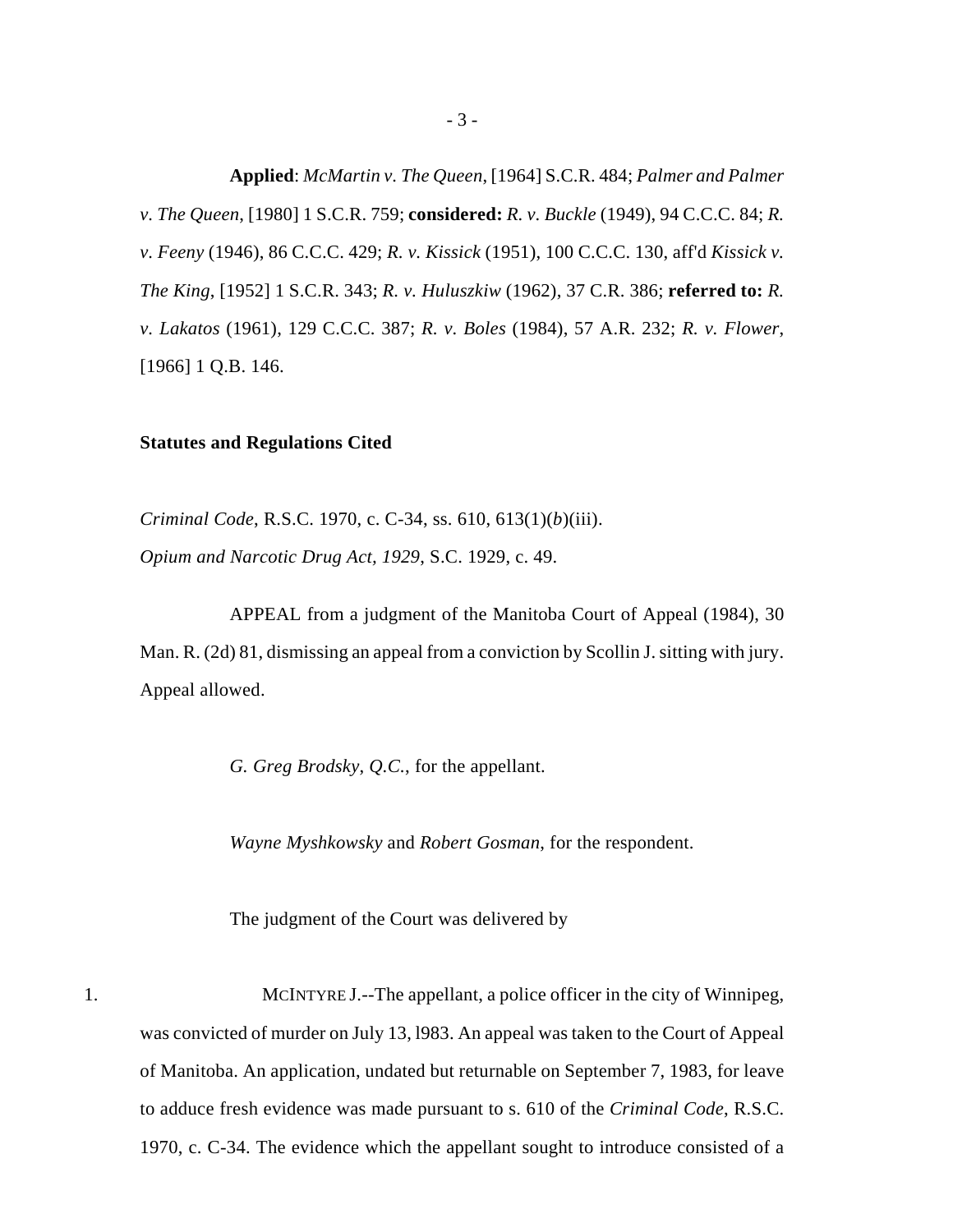- 4 -

series of documents described as traffic offence notices. These notices are given by police officers to traffic offenders and are left in the files of the Magistrates' Court. They would provide, it was argued, evidence of the whereabouts of the appellant at certain times which would be relevant evidence in his defence.

2. The appellant's appeal came on for hearing on March 28, 1984. Before the appeal commenced, the motion for fresh evidence was heard and the court (Hall, O'Sullivan and Huband JJ.A.), with Hall J.A. dissenting, granted the motion for leave to adduce the evidence. The court then proceeded to hear the appeal and after three days' hearing reserved judgment. On October 11, l984, some six months later, judgment was given dismissing the appeal with O'Sullivan J.A. dissenting. Huband J.A., for the majority in the Court of Appeal (reported at (1984), 30 Man. R. (2d) 81), reached the conclusion that the fresh evidence was of little consequence, stating, at p. 110:

> The new evidence does not affect the matter. Even if it had been presented to the jury, the case against Stolar is so strong that in spite of the additional evidence the jury, properly instructed, would have inevitably arrived at the same decision.

He concluded his judgment by saying: "I would dismiss the appeal of Stolar as well, relying again upon the provisions of s. 613(1)(b)(i) [*sic*]". (The printed case in this concluding paragraph refers to s.  $613(1)(b)(i)$ , which I take to be a misprint. The judge had earlier applied s.  $613(1)(b)(iii)$  in respect of Stolar's co-accused and the notice of appeal, as well as the factums of both Crown and appellant, refer to s.  $613(1)(b)(iii)$ .)

3. O'Sullivan J.A. in his dissent expressed the view that the court had granted the motion for the admission of fresh evidence on the basis that it might affect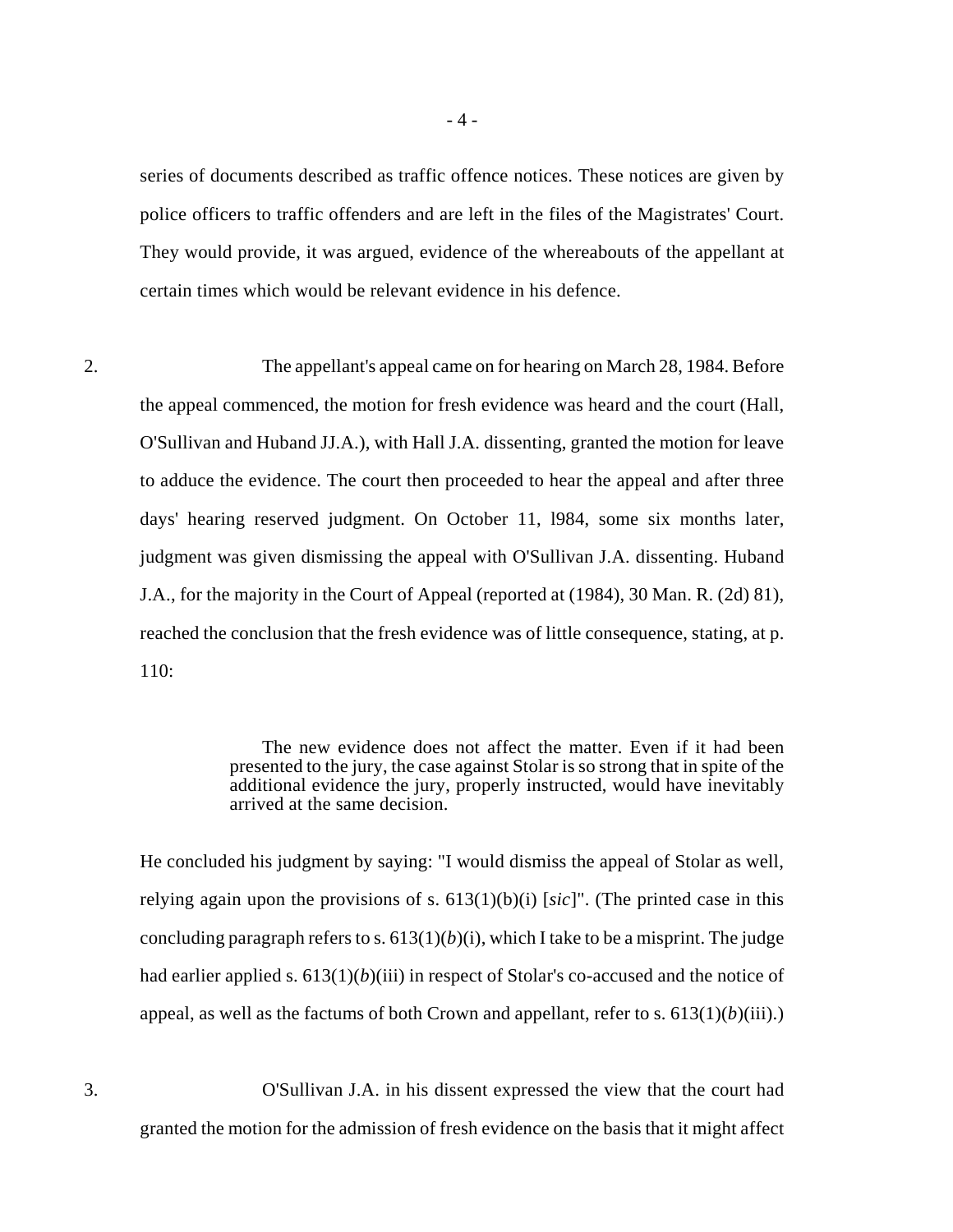the result and it could not hold some six months later that it could not have such an effect. He said, at p. 117:

> We did not reserve on the motion. We granted it by majority. It is res judicata. I do not see how we can say in March that the evidence might reasonably affect the jury but in October we say it cannot.

So I would allow the appeal of Stolar on three grounds:

(1) that this is not a case for the proviso to be applied;

(2) that the proviso cannot, in law, apply to new evidence admitted;

(3) that in this case we have already decided that the new evidence might reasonably affect the verdict.

I would therefore allow the appeal and order a new trial.

4. It is evident that the Court of Appeal considered the motion for the introduction of new evidence and the appeal itself in two separate stages. It first heard the motion to adduce new evidence and although no formal order was entered in the Registry, it is clear that they granted the motion and admitted the evidence. The reasons for judgment on the fresh evidence motion bear the notation, "application decided: March 28, 1984", and in concluding the reasons, Hall J.A., who presided at the hearing, said: "In the result the motion is granted with myself dissenting". On April 2, 1984, some five days later, on a motion on behalf of the appellant, an order was made in the Court of Appeal Chambers directing a magistrate who had their custody to produce eleven of the traffic offence notices for filing in the Court of Appeal. The Court of Appeal, having admitted the evidence, then proceeded to hear the appeal and, by a different majority, decided that the fresh evidence could not have affected the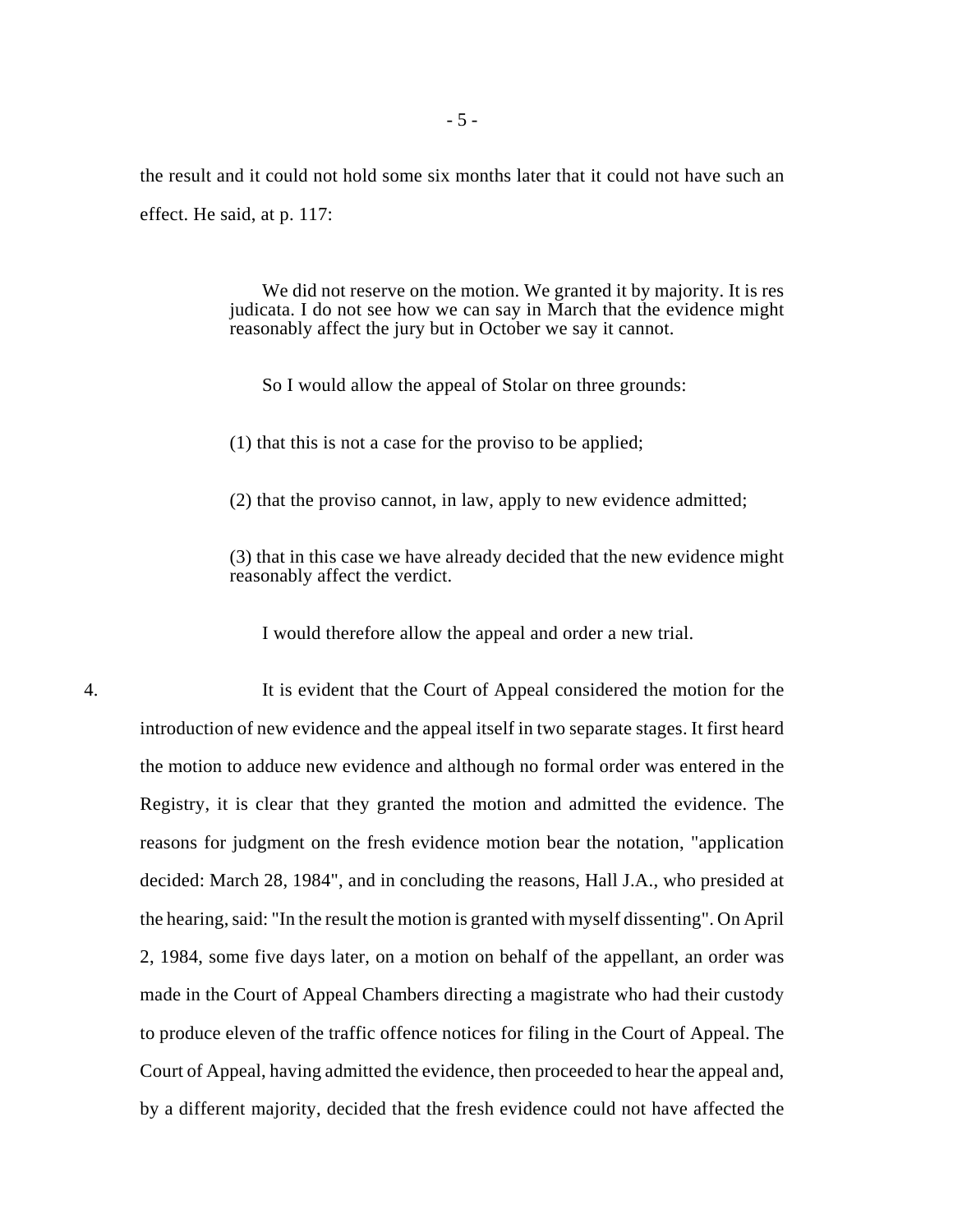result of the trial. In so doing, they did not purport to revoke their earlier order admitting the evidence.

5. There are only two grounds of appeal raised in this Court. They are set out hereunder:

> 1. Did the Manitoba Court of Appeal err in law in not ordering a new trial once it had permitted the introduction of the fresh evidence on appeal?

> 2. Did the Manitoba Court of Appeal err in applying the provisions of section 613(1)(*b*)(iii) of the *Criminal Code* in the circumstances of this case?

The appellant supports the dissenting judgment of O'Sullivan J.A. The Crown argues that the evidence was not new evidence at all and contends that the majority in the Court of Appeal was in error in making the order for its admission. It was argued that the fresh evidence was of little, if any, weight and that the Court of Appeal was justified in applying the proviso in s.  $613(1)(b)(iii)$ . It was also contended that, in fact, the motion for the new evidence and the appeal itself were one proceeding and that the motion was, in reality, dismissed by the Court of Appeal at the conclusion of the main appeal. There was simply a time interval between the making of the motion and its disposition. This last argument I would reject on the basis of the facts recited above. I would also dispose of the argument raised with respect to the application of the proviso in s. 613(1)(*b*)(iii) of the *Criminal Code*. The proviso may be applied, even though an error in law has been made at trial which might have justified a determination of the appeal in the appellant's favour, when the Court of Appeal is of the view that no substantial wrong or miscarriage of justice has occurred. No error has been shown in the trial in the case at bar. The appellant seeks only to adduce new evidence which was not heard by the trial judge. The condition then for the application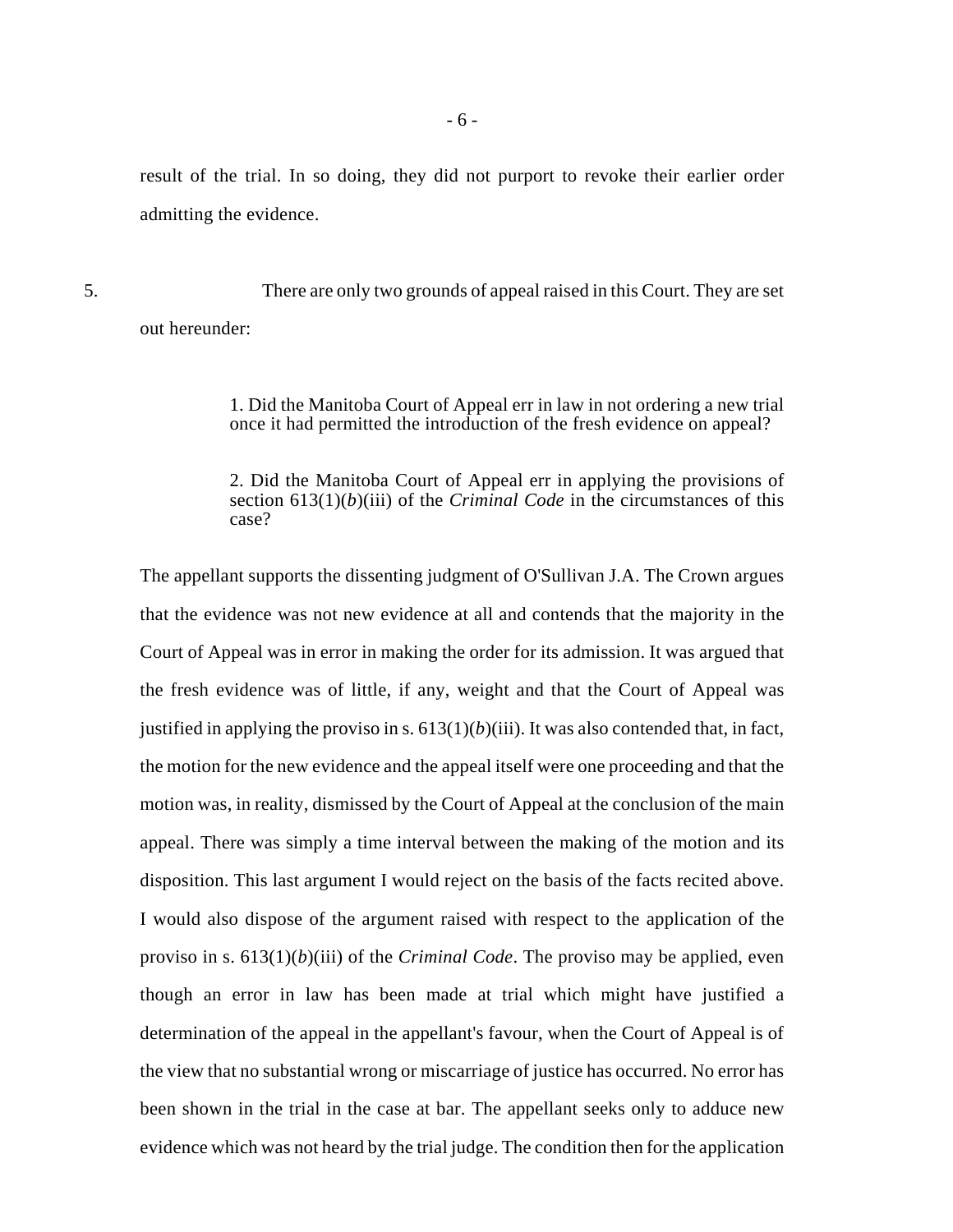of the proviso does not arise here and it was error on the part of the majority in the Court of Appeal to seek to apply it.

6. The law relating to the bringing of fresh evidence when an appeal is taken is settled. This Court has dealt with the matter in *McMartin v. The Queen*, [1964] S.C.R. 484, and more recently in *Palmer and Palmer v. The Queen*, [1980] 1 S.C.R. 759. *McMartin* was a case where the appellant after a conviction for murder sought leave to adduce evidence of his mental condition. The Court of Appeal, having heard the tendered evidence, rejected it on the basis that it did not have the weight to establish the mental condition of the appellant at the relevant time. Ritchie J., speaking for the full Court on this issue, said, at p. 493:

> With the greatest respect, it appears to me that the evidence tendered by the appellant on such an application as this is not to be judged and rejected on the ground that it "does not disprove the verdict as found by the jury" or that it fails to discharge the burden of proving that the appellant was incapable of planning and deliberation, or that it does not rebut inferences which appear to have been drawn by the jury. It is enough, in my view, if the proposed evidence is of sufficient strength that it might reasonably affect the verdict of a jury.

He adopted, as well, the words of Sloan C.J.B.C. in *R. v. Buckle* (1949), 94 C.C.C. 84, at pp. 85-86 where, speaking for himself and Sidney Smith J.A. (Robertson J.A. dissenting), he said:

> In my opinion the rule to be applied in criminal cases in relation to the introduction of fresh evidence and consequential relief which may be granted by the Court, is wider in its discretionary scope than that applied by the Court in civil appeals. If the newly-discovered evidence is in its nature conclusive, then the Court of Appeal, in both civil and criminal cases, may itself finally deal with the matter. See, *e.g.*, O'Halloran J.A. in *R.* v. *Feeny* [1947] 1 D.L.R. 392 at pp. 396 *et seq*., 86 Can. C.C. 429 at pp. 434 *et seq*., 63 B.C.R. 131 at pp. 136 *et seq.* If, on the other hand, in a criminal case, the new evidence does not exert such a compelling influence, but is however of sufficient strength that it might reasonably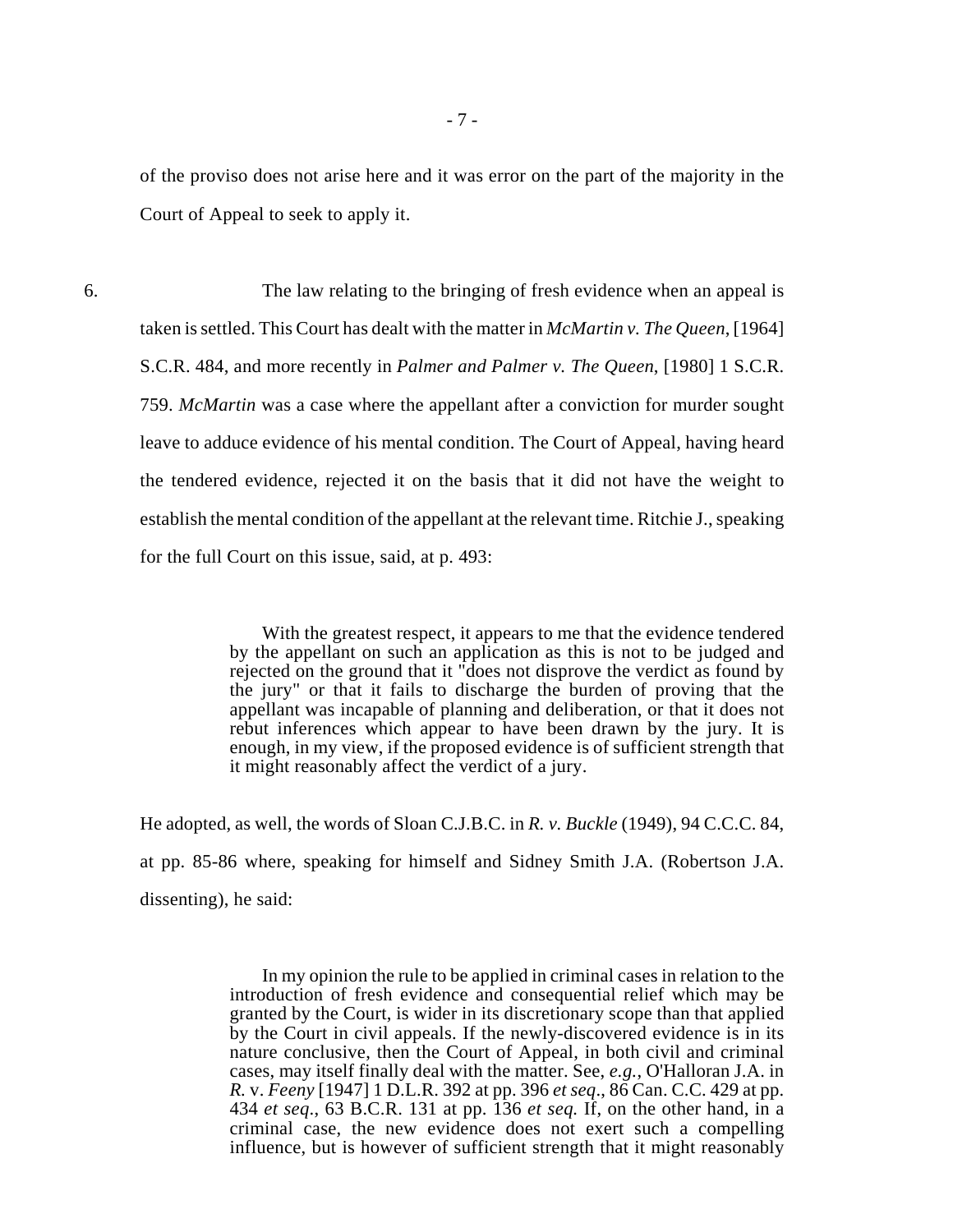affect the verdict of a jury, then, in my opinion, the Court may admit that evidence and direct a new trial, so that such evidence might be added to the scale and weighed by the trial tribunal in the light of all the facts.

And see, as well, *R. v. Lakatos* (1961), 129 C.C.C. 387, at p. 391, *per* Bird J.A.,

speaking for the court (DesBrisay C.J.B.C., Bird and Coady JJ.A.)

7. In *Palmer*, *supra*, I reviewed some of the authorities on the topic.

Writing for the Court, I said, at p. 775:

Parliament has given the Court of Appeal a broad discretion in s.  $610(1)(d)$ . The overriding consideration must be in the words of the enactment "the interests of justice" and it would not serve the interests of justice to permit any witness by simply repudiating or changing his trial evidence to reopen trials at will to the general detriment of the administration of justice. Applications of this nature have been frequent and courts of appeal in various provinces have pronounced upon them--see for example *Regina v. Stewart*; *Regina v. Foster*; *Regina v. McDonald*; *Regina v. Demeter*. From these and other cases, many of which are referred to in the above authorities, the following principles have emerged:

(1) The evidence should generally not be admitted if, by due diligence, it could have been adduced at trial provided that this general principle will not be applied as strictly in a criminal case as in civil cases: see *McMartin v. The Queen*.

(2) The evidence must be relevant in the sense that it bears upon a decisive or potentially decisive issue in the trial.

(3) The evidence must be credible in the sense that it is reasonably capable of belief, and

(4) It must be such that if believed it could reasonably, when taken with the other evidence adduced at trial, be expected to have affected the result.

8. Given that the test for the admission of fresh evidence is so well settled, the source of the confusion in this case is at once apparent. The Court of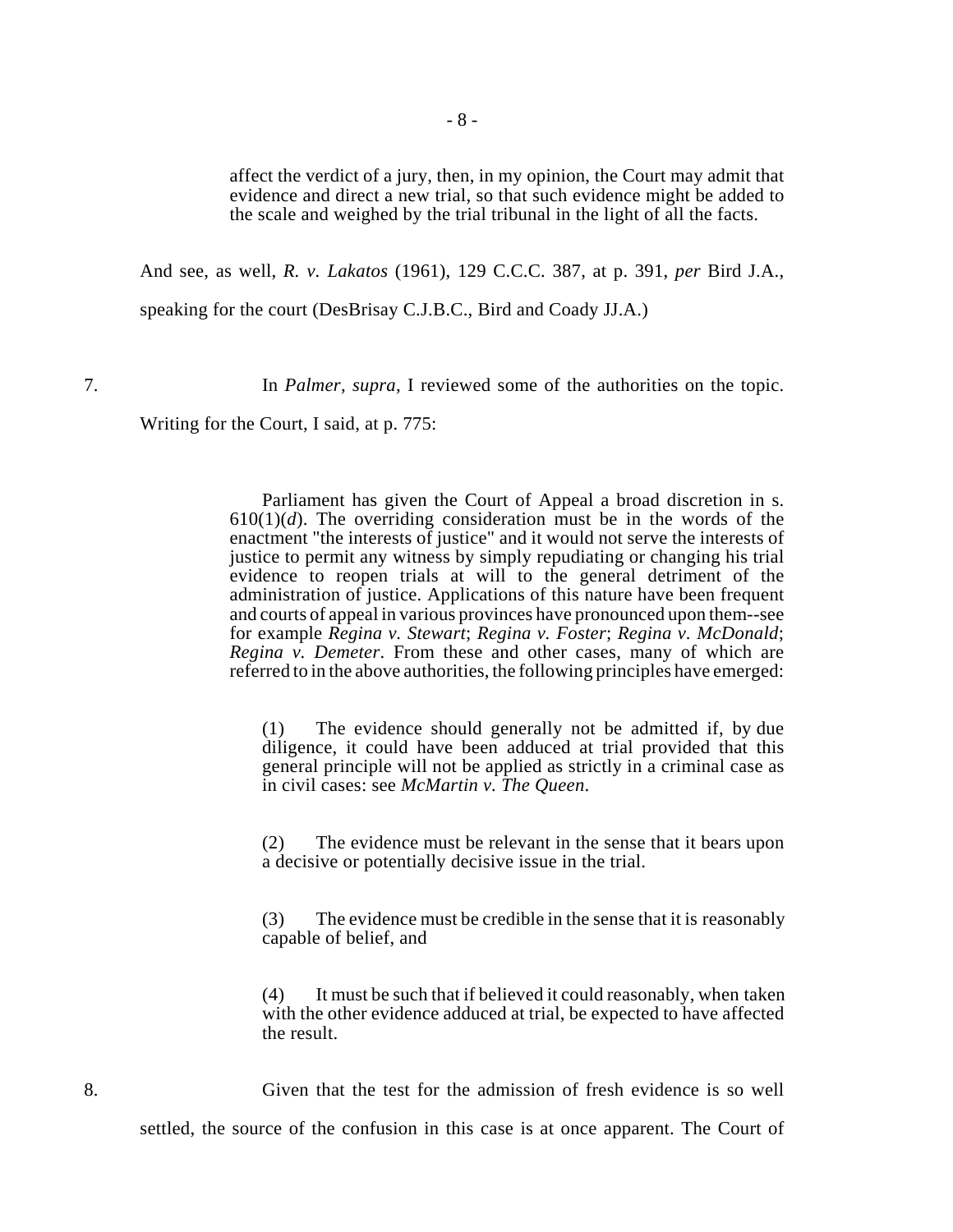Appeal by a majority decision admitted the evidence on a preliminary application but, by a differently constituted majority, dismissed the appeal on the basis that the fresh evidence was not such that it could reasonably have affected the jury's verdict. This was done, despite the fact that the very act of admitting the evidence, according to the required test, is based upon a finding that the evidence could reasonably have affected the result. This inconsistency was recognized in the dissent by O'Sullivan J.A.

9. A similar application was considered by O'Halloran J.A., dissenting, in *R. v. Feeny* (1946), 86 C.C.C. 429, but referred to with approval by Sloan C.J.B.C. in *Buckle*, *supra*. He said, at pp. 436-37:

> Whether an order is to be made that the evidence be actually admitted, or that it be allowed to be heard for the purpose of determining if it is to be admitted, must depend on the circumstances of each case. In the present case as in this Court's decision in *R. v. Shumarin*, [1928] 1 W.W.R. 300 I saw no difficulty in admitting it at once. In another case the circumstances might be such that a conclusion could not be reached without first hearing the evidence. That would of course concern the admissibility of the evidence as fresh evidence.

> But once it is acceptable as fresh evidence and admitted as such it does not follow that the case must be sent back for a new trial. There are no doubt cases in which the circumstances may be such that the Court of Appeal would conclude that the interests of justice would be better served by directing a new trial, than by exercising its powers under *Cr. Code*, s. 1021(1), and Civil Appeal Rule 5. But the Court's jurisdiction under that *Cr. Code* section and Civil Appeal Rule is not to be overlooked, and in a case like the present where the fresh evidence was inconsistent with and contradictory to the evidence it was advanced to support, in my opinion a proper case was disclosed in which to exercise that jurisdiction and substitute a conviction of attempted theft.

> I think the difficulty vanishes if *R. v. Martin*, *supra*, is read in the light of the jurisdiction given by *Cr. Code*, s. 1021(1), and Civil Appeal Rule 5 to which there was no occasion for that decision to refer. One of the tests of the admissibility of fresh evidence in a criminal case, that "it might reasonably have induced the jury or the tribunal of fact to change its view regarding the guilt of the accused" ([1945] 1 D.L.R. at p. 130, 82 Can. C.C. at p. 313, 60 B.C.R. at pp. 556-7), visualizes a condition existing if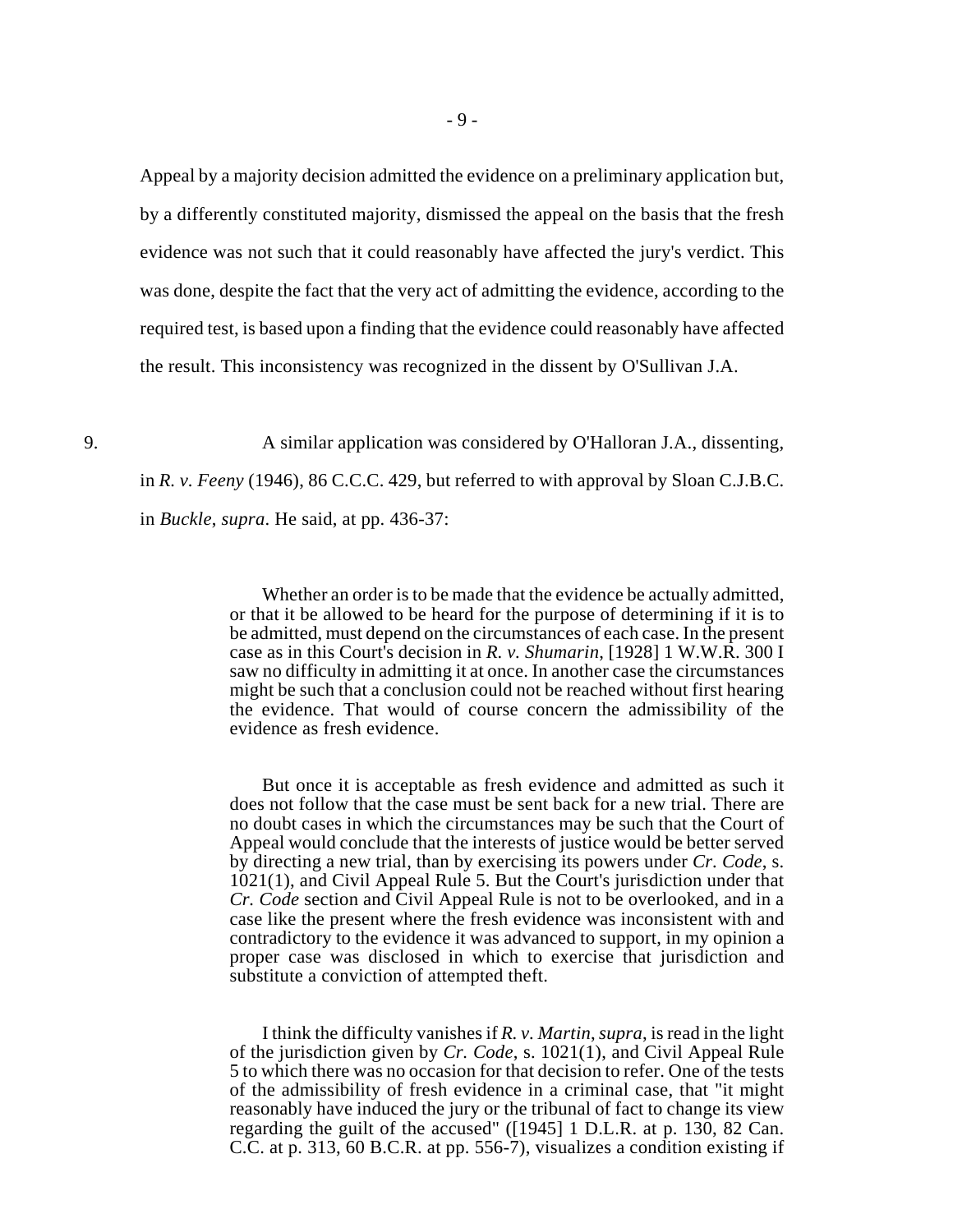the fresh evidence had been in fact adduced in the Court below. It is not to be read as if that test cannot be complied with unless the fresh evidence is sent back with the case for a new trial, for that would deny the jurisdiction conferred by *Cr. Code*, ss. 1015 and 1021(1).

I agree with O'Halloran J.A. that there is a distinction between an order which actually admits the proffered evidence and one which allows consideration of the evidence for the purpose of determining whether it will be admitted. I also agree that a new trial will not be required in every case, for there will be cases where the new evidence may be so conclusive that the Court of Appeal can determine the proceedings on its own. O'Halloran J.A.'s words in *Feeny* would appear to be the first direct assertion of such a power in a court of appeal in the Canadian cases. His view, however, has received support in later authority: see *Buckle* and *McMartin*, *supra*. In *R. v. Kissick* (1951), 100 C.C.C. 130 (Man. C.A.), affirmed in this Court [1952] 1 S.C.R. 343, convictions for conspiracy to possess and sell narcotics, contrary to *The Opium and Narcotic Drug Act, 1929*, S.C. 1929, c. 49, were recorded at trial. The nature of the substance found in possession was proved by the certificates of analysts who were not called at trial. These certificates were receivable under *The Opium and Narcotic Drug Act, 1929*, but a question arose on the appeal as to whether they were admissible in a prosecution under the *Criminal Code*. The Crown was allowed to adduce fresh evidence by calling the analysts who gave evidence *viva voce* in the Court of Appeal. On this basis, the convictions were affirmed over the defence submission that there should have been a new trial upon the admission of the new evidence. Dysart J.A. stated for the Court, at p. 135:

> If fresh evidence is receivable under s. 1021(1) "for the purposes of an appeal", surely it must be available for any and all of those "purposes", one of which is to confirm a conviction if justice so demands. And s. 1014 directs that an appeal which cannot be otherwise disposed of shall be dismissed. These two sections give this Court a jurisdiction which must be allowed to prevail. [Emphasis added.]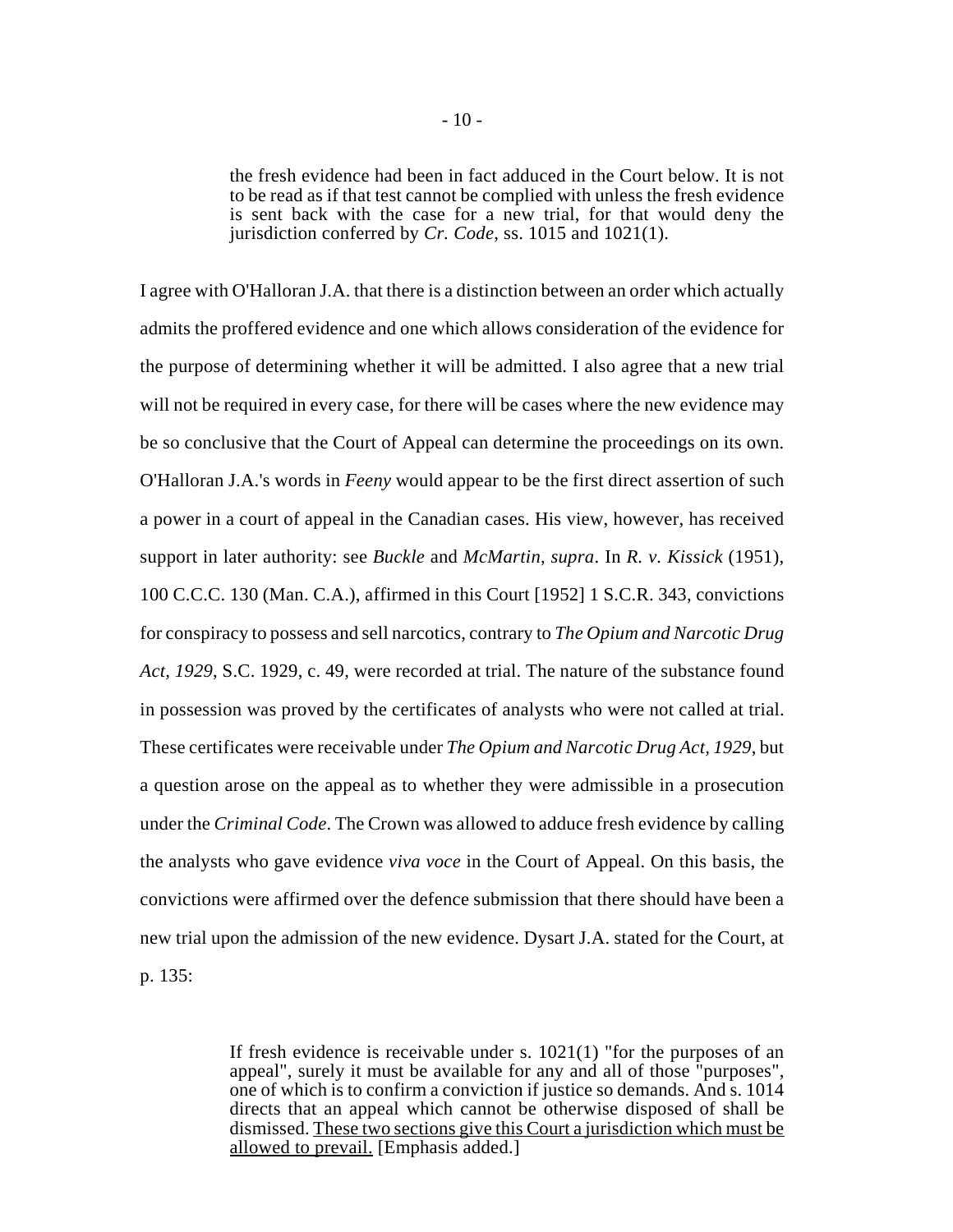He referred to *Feeny* and said that if the evidence is inconclusive or indefinite, it should go to the jury. He then said, at p. 136:

> But where the evidence is in its nature conclusive, the Court can deal with it with equal safety and greater efficiency than a jury can. Such evidence ought not to be the only ground for ordering a new trial; it should be dealt with by the Court with finality.

And further, after admitting there was a paucity of authority and citing *Buckle*, he said, at pp. 136-37:

> First principles may be invoked. They require that in the interests of justice, a case that becomes perfectly clear in this Court and can have but one ending, ought to be disposed of by this Court, and should not be sent back, through a long, expensive and difficult trial, to be disposed of by the jury in necessarily the same way.

10. In this Court, the Court of Appeal was confirmed by a majority. Taschereau J. said, at p. 356, that as "The fresh evidence was in its nature conclusive and did not reveal new facts that might influence a jury in coming to a conclusion", it would be appropriate to confirm the convictions. He emphasized that the accuracy of the facts contained in the improperly admitted certificates was not in issue. The Court of Appeal in acting on the evidence of the analysts was merely correcting an error upon which the jury acted and it "put the case in exactly the position in which the jury believed it to be, when they convicted the accused" (p. 356). Estey J., concurring, said, at p. 361:

> On the contrary, the relevant provisions of the Criminal Code rather contemplate that the evidence so received shall form a part of the record and be considered along with the evidence taken at the trial. If the court of appeal finds that there are reasons within s.  $1014(1)(a)$ , (*b*) and (*c*) to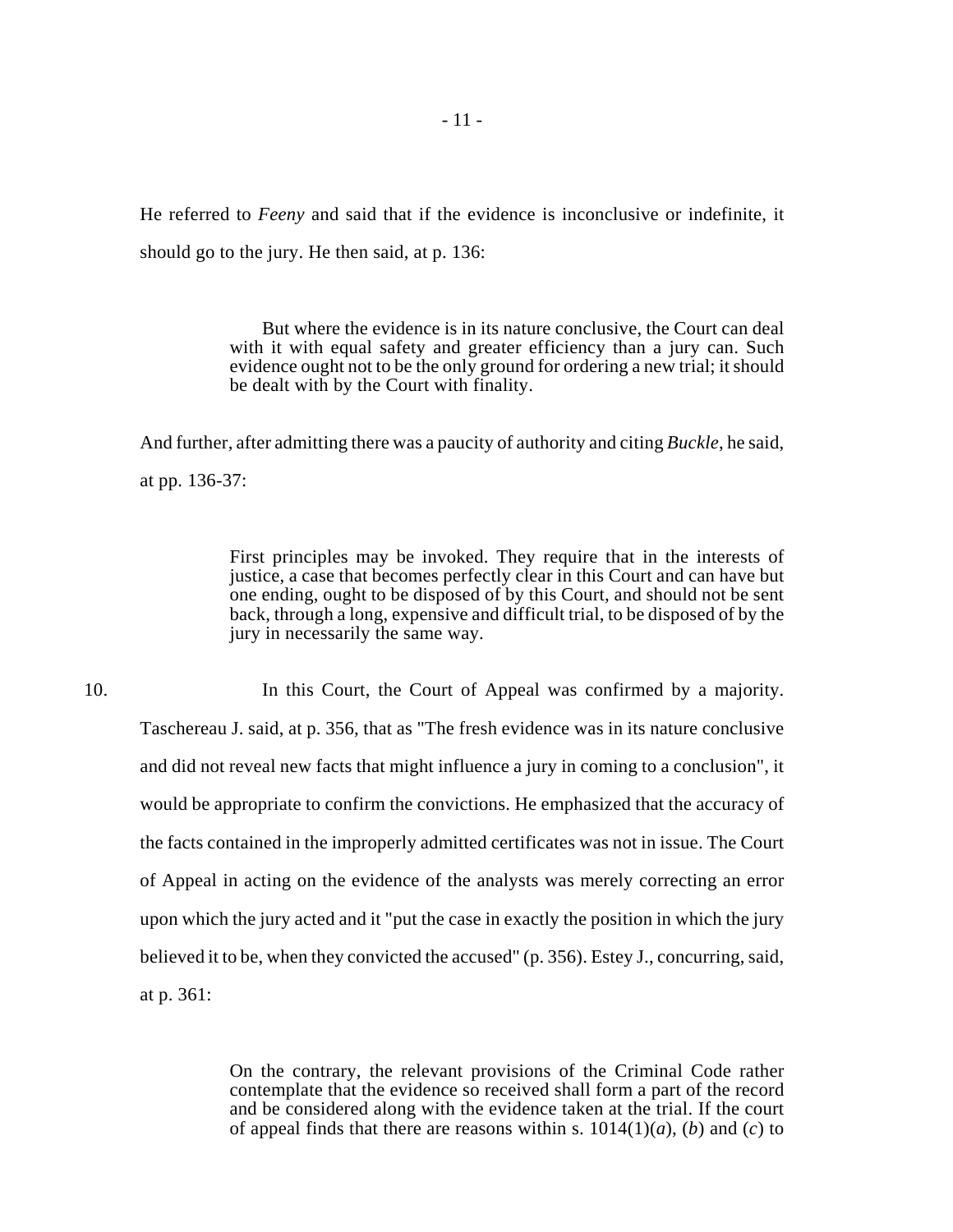allow the appeal, it will do so, but, if not, then under s.  $1014(1)(d)$  it will dismiss the appeal.

He added that calling the analysts placed on the record facts which had erroneously been treated as admissible evidence at trial, stating, at p. 362, that: "In effect, it was, therefore, a change in form rather than substance upon an issue in respect of which contentions were not raised at the trial. No reason is suggested why a jury, acting judicially, would not have come to the same conclusion". Locke J. said, at pp. 369-70:

> Section 1021 permits the taking of further evidence "for the purposes of an appeal under this part." I see no ambiguity in this language nor anything in the section or elsewhere in the sections relating to criminal appeals restricting, or indicating any intention of restricting the effect to be given by the court to the further evidence in exercising its powers under section 1014. I respectfully agree with Mr. Justice Dysart that the evidence given before the Court of Appeal in this matter is as nearly conclusive as oral testimony can be and that it was within the powers of the Court to affirm the conviction and dismiss the appeals.

11. The same problem arose in *R. v. Huluszkiw* (1962), 37 C.R. 386 (Ont.

C.A.) Corroboration was required of the testimony of a witness. The corroborating witness died after giving evidence at the preliminary hearing, but before trial. At trial, it was not shown that the accused was present when the deceased witness gave evidence. The trial judge refused to reopen the case to permit evidence which would have cured the defect and acquitted the accused. On appeal, the Court of Appeal admitted the evidence, set aside the acquittals, and substituted convictions. McLennan J.A., speaking for the Court, said, at p. 390:

> ...the presentation of the defence could not be and was not prejudiced by the absence of formal proof that the accused was present at the preliminary inquiry when the deceased witness gave her evidence.

He added: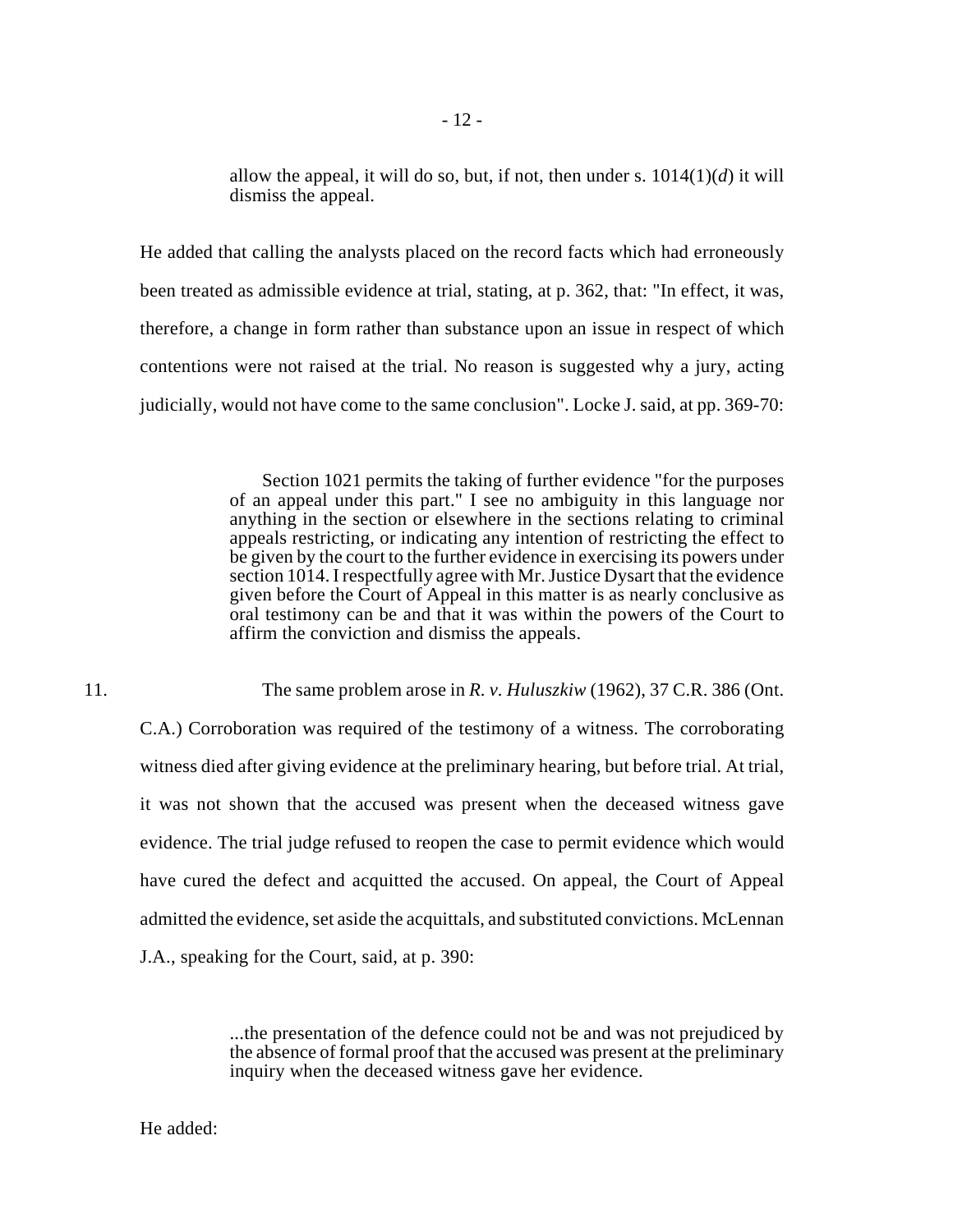It would be unfortunate if the ends of justice were defeated by the inadvertence of counsel in failing to prove what is essentially a matter of form in relation to procedure and provided always that the calling of further evidence, whatever its character, is for an honest purpose and that there are no unfair consequences to the opposite party so far as the presentation of that case is concerned.

12. A similar problem arising in unusual circumstances was considered in *R. v. Boles* (1984), 57 A.R. 232 (C.A.) In a *per curiam* judgment, the Court followed *Kissick* and expressed the view that in acting under the powers given in s. 610 of the *Criminal Code* the Court could sustain a conviction as well as quash a conviction.

13. It would appear from the foregoing authorities then, that cases where the Court of Appeal has proceeded to deal conclusively with fresh evidence, without directing a new trial, have been those where the proffered evidence has gone to what may be termed technical and procedural defects, or where it has disclosed errors in the admission of evidence, and then only when the evidence itself was clearly conclusive of the issues on appeal. However, where it is not in itself so conclusive but, nevertheless, has such probative force that it could reasonably--when considered along with the other evidence adduced at trial--alter the trial verdict, it would be for the Court to order a new trial at which the trier of fact could hear and determine the issue. For an English case on this point, see *R. v. Flower*, [1966] 1 Q.B. 146 (C.C.A.)

14. The procedure which should be followed when an application is made to the Court of Appeal for the admission of fresh evidence is that the motion should be heard and, if not dismissed, judgment should be reserved and the appeal heard. In this way, the Court of Appeal has the opportunity to consider the question of fresh evidence against the whole background of the case and all the other evidence in the case. It is then in a position where it can decide realistically whether the proffered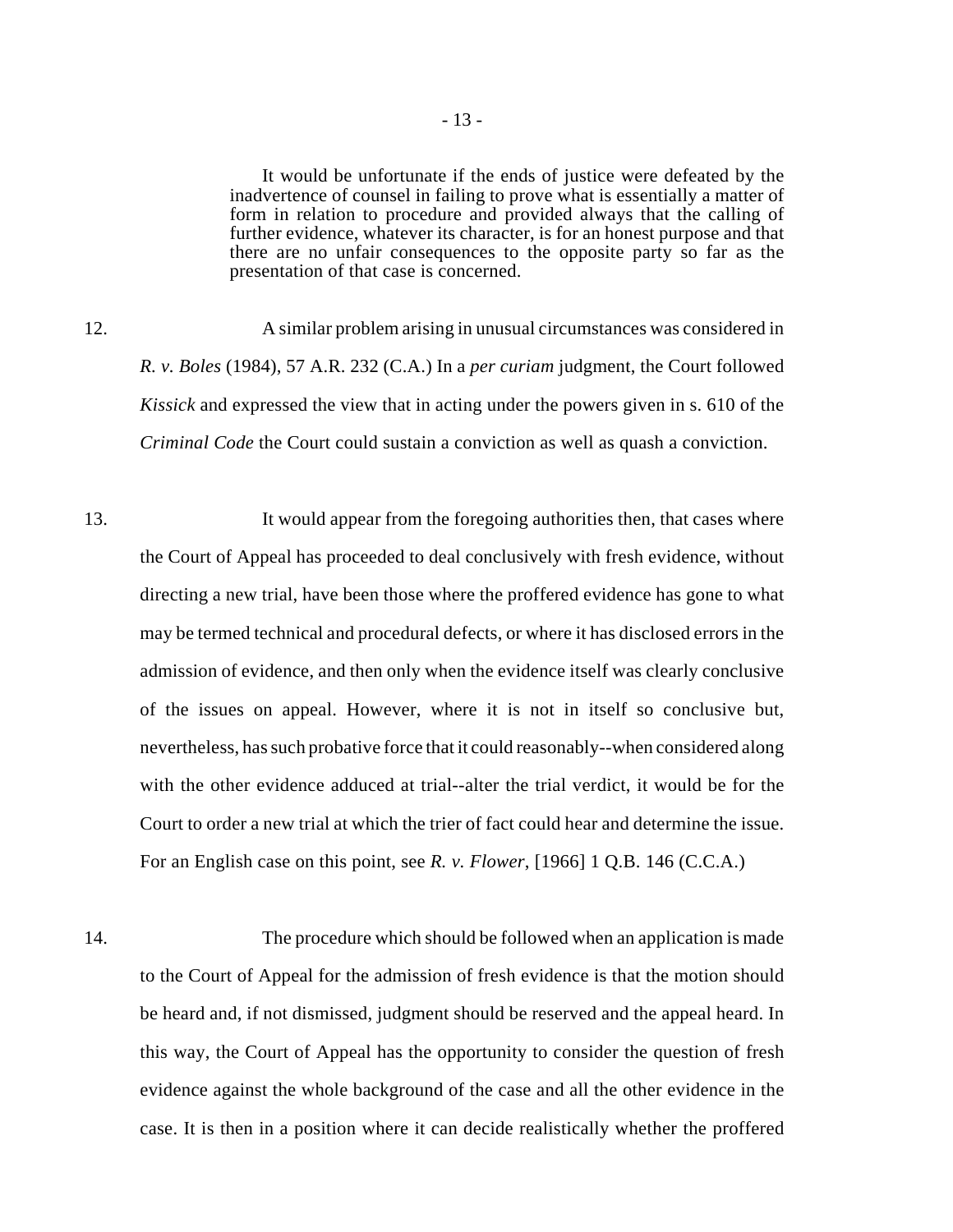evidence could reasonably have been expected to affect the result of the case. If, then, having heard the appeal, the court should be of the opinion that the evidence could not reasonably have affected the result, it would dismiss the application for the introduction of fresh evidence and proceed to a disposition of the appeal. On the other hand, if it should be of the view that the fresh evidence is of such nature and effect that, taken with the other evidence, it would be conclusive of the issues in the case, the Court of Appeal could dispose of the matter then and there. Where, however, the fresh evidence does not possess that decisive character which would allow an immediate disposition of the appeal but, nevertheless, has sufficient weight or probative force that if accepted by the trier of fact, when considered with the other evidence in the case, it might have altered the result at trial, the Court of Appeal should admit the proffered evidence and direct a new trial where the evidence could be heard and the issues determined by the trier of fact. This approach is consistent with that taken in *Palmer*, *supra*, where it was said, at pp. 776-77:

> Because the evidence was not available at trial and because it bears on a decisive issue, the inquiry in this case is limited to two questions. Firstly, is the evidence possessed of sufficient credibility that it might reasonably have been believed by the trier of fact? If the answer is no that ends the matter but if yes the second question presents itself in this form. If presented to the trier of fact and believed, would the evidence possess such strength or probative force that it might, taken with the other evidence adduced, have affected the result? If the answer to the second question is yes, the motion to adduce new evidence would have to succeed and a new trial be directed at which the evidence could be introduced.

This statement must be read, however, subject to the power of the Court of Appeal to deal with the matter when the proffered evidence is clear and conclusive of the result.

15. After this appeal had been heard, the Court invited submissions from counsel on the question of whether the Court of Appeal, having admitted the evidence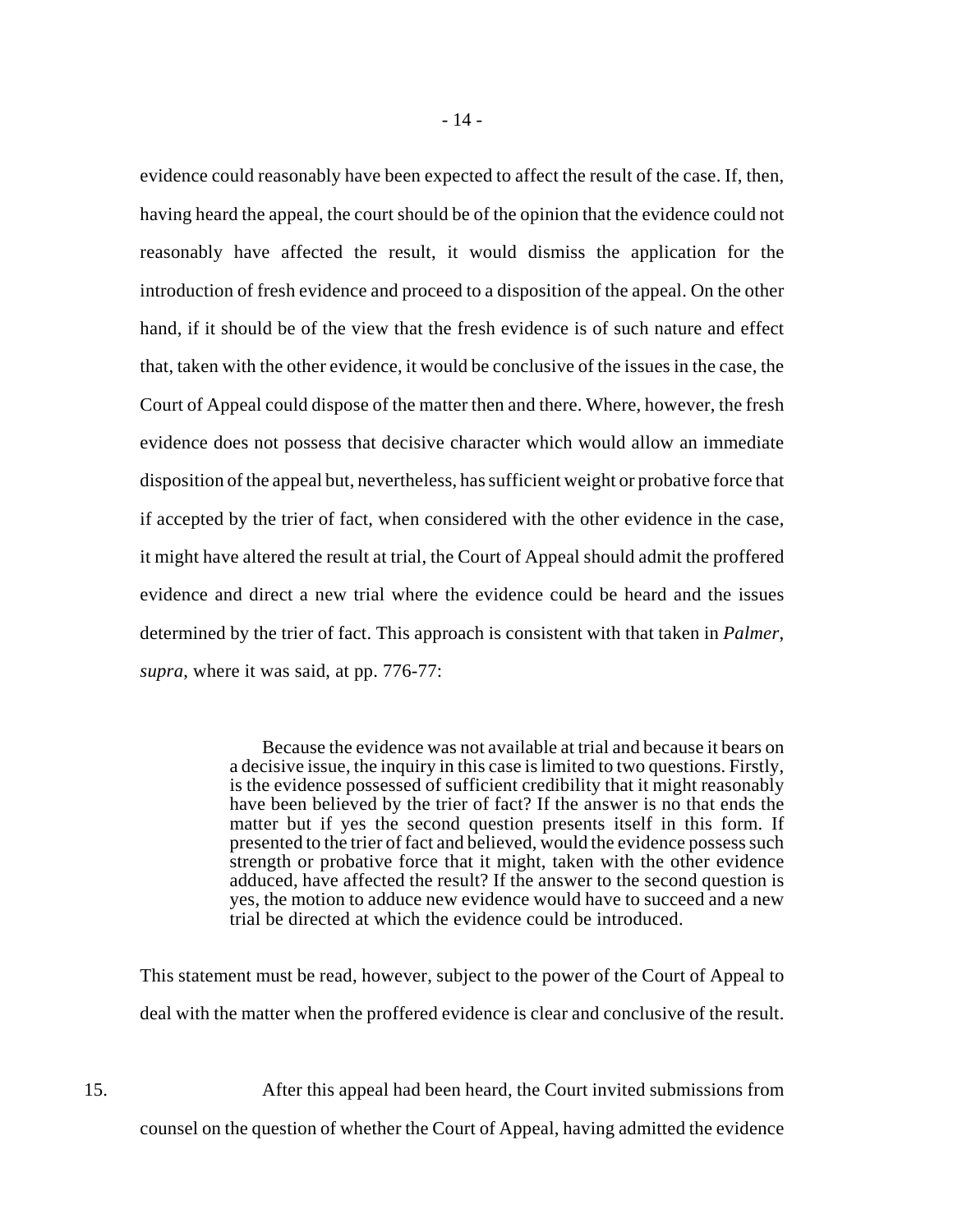without reserving judgment on the preliminary motion, could on further consideration and on its own motion amend its order and reject the evidence. I do not consider it necessary, however, to consider the limits of power of a court to so amend its orders. Nobody sought to have the court reconsider its position on the matter and it did not purport to do so. I am in agreement with the written submission of counsel for the appellant that the issue, therefore, is not before us.

16. In considering the case now before us, I would make no comment on the weight of the new evidence which was admitted in the Court of Appeal. I would say that the Court of Appeal, having admitted the fresh evidence--and it must be assumed they did so on the basis that it could reasonably have affected the result--could not later conclude that it had no such effect, for to do so would have been to encroach upon the jury's role and weigh the evidence themselves. The evidence, once admitted, could have been relied upon to dispose of the appeal only if it were clearly decisive. It is clear that the Court did not regard it in that light. In such circumstances, then, a new trial was required where the evidence could be weighed and dealt with by a jury. I would add that the questioned evidence is not, in my view, of such nature as to permit the Court of Appeal to dispose of the matter without a new trial. It is not in itself conclusive. It does not go to any formal or procedural defect; it is simply documentary evidence which is said to support the evidence of the wife of the appellant which, in turn, goes to the movements and whereabouts of the appellant at certain times and was thus relevant to the question of his participation in the crime and his guilt or innocence. I would allow the appeal and direct a new trial.

#### *Appeal allowed*.

*Solicitors for the appellant: Walsh, Micay & Company, Winnipeg.*